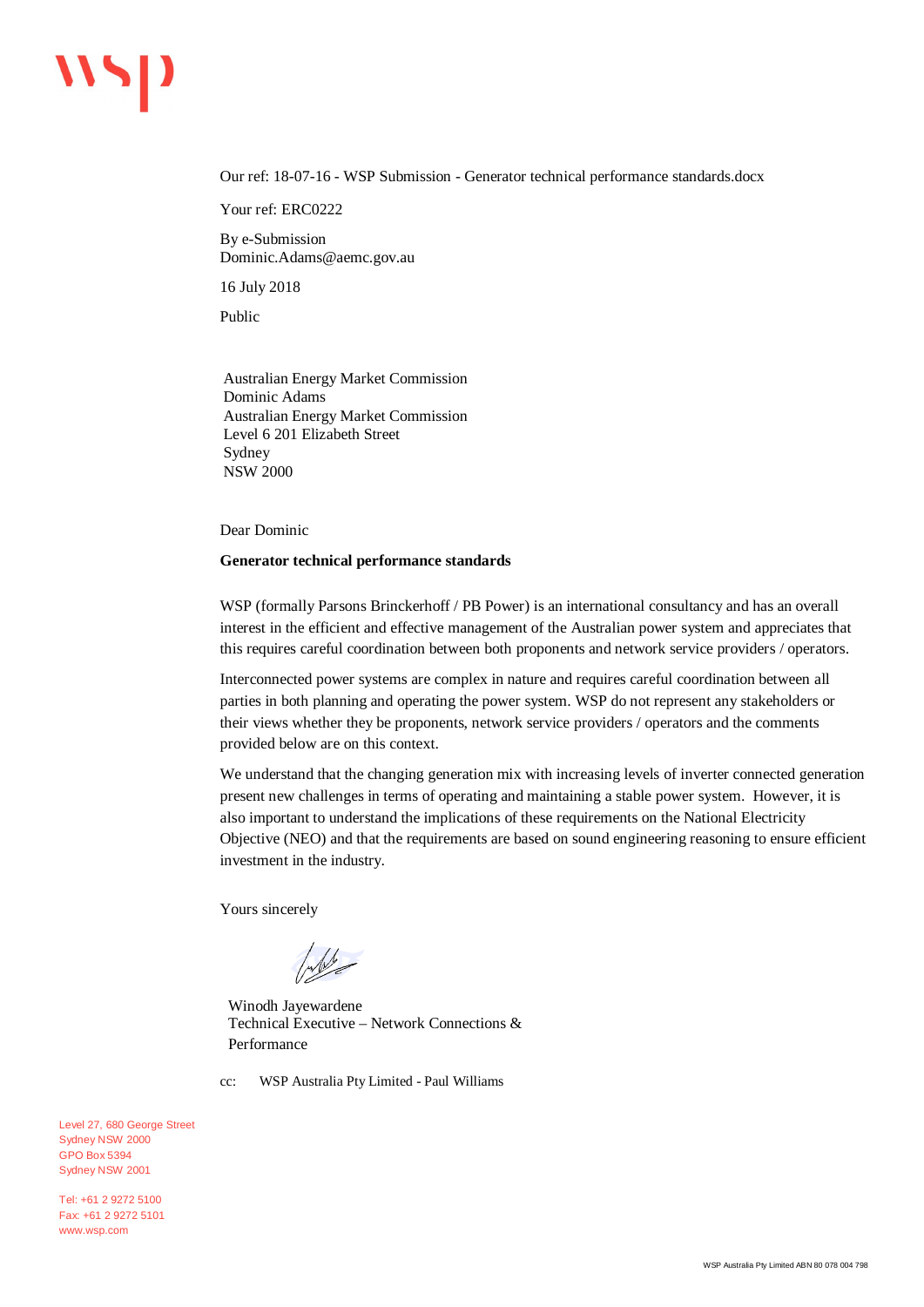### DISCLAIMER

*This stakeholder submission is a product of work by WSP in response to a rule change request and public consultation process initiated by AEMC. This stakeholder submission cannot be relied upon by any party. To the fullest extent permitted by law, WSP, its related bodies corporate and its officers, employees and agents assumes no responsibility and will not be liable to any party for any loss, expense or damage (including any indirect, consequential or punitive losses or damages or any amounts for loss of income or profits, of any kind, arising in contract, tort or otherwise) suffered or incurred by a third party arising from any matter dealt with in the stakeholder submission, or conclusions expressed in the stakeholder submission.*

## NEGOTIATED ACCESS STANDARDS

#### **REJECTION OF A NEGOTIATED ACCESS STANDARD (NAS)**

We note AEMOs preference and the draft rule requirement that a connecting applicant aim for the Automatic Access Standard (AAS). Where the NSP or AEMO reject a NAS we note and welcome the draft rule which stipulates that detailed reasons should be provided along with a recommended negotiated access standard that would be accepted.

For the connecting applicant to be able to understand that the basis of the proposed NAS, the connecting applicant should be provided with any technical information to allow themselves to replicate any studies carried out by the NSP and/or AEMO.

Proposed wording is provided below (changes shown in underline) for the relevant clauses.

S5.3.4A (d1)(1):

*"…..provide detailed reasons (including any supporting technical data or network information to support the reasons) for the rejection to the Network Service Provider, including"*

#### S5.3.4A  $(g)(1)(ii)$ :

*"…detailed reasons for the rejection (including any supporting technical data or network information to support the reasoning), including the extent to which each of the matters identified at subparagraphs (b)(1), (b)(1A), (b)(3) and (b)(4)."*

#### **DETAILED RESPONSE UNDER SCHEDULE 5.4B AND TECHNICAL REQUIREMENTS**

As part of the connection process, NSPs are required to provide details of technical requirements as per Schedule 5.4B(b). This often also includes whether the MAS, NAS or AAS should be met by the connecting party.

It would save all parties significant time and expense if NSPs would advise at this early stage whether a negotiated access standard would be acceptable. The tendency by NSPs is often to err on the side of caution and request compliance with the AAS.

We suggest that the NSP advise if a NAS would be acceptable along with a high-level reason. This will assist the connecting party design the generating system and plan their studies as part of the GPS development associated with the connection application.

For example, an asynchronous generator connecting into a part of the network with high levels of existing harmonic distortion may be required to meet the AAS of S5.2.5.2, but one connecting to a system with low levels of existing distortion may be allowed to meet a NAS.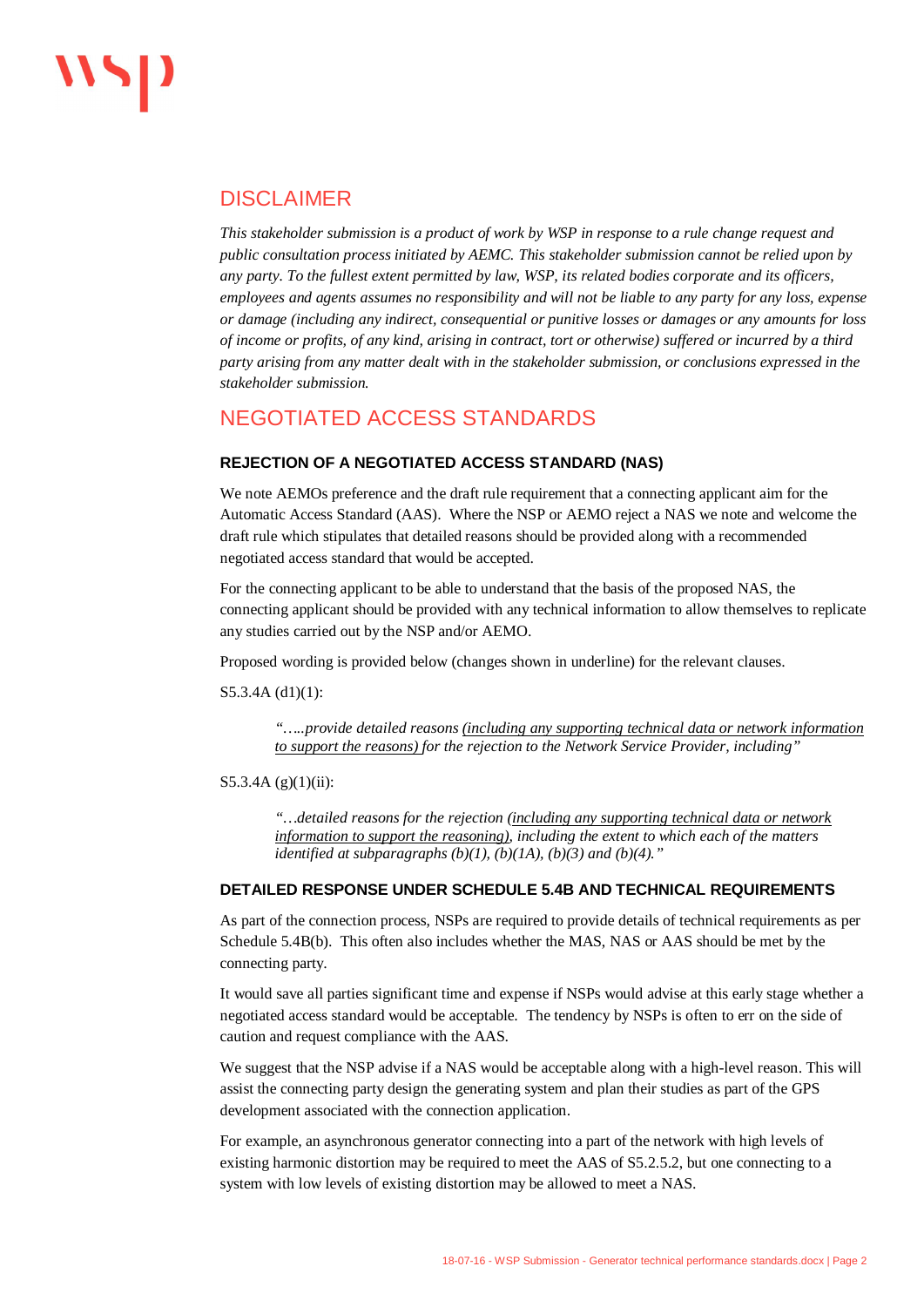#### **INDEPENDENT TECHNICAL ADVISOR**

Interconnected power systems such as the National Electricity Market (NEM) are highly complex and have very different characteristics depending on the location as well as size and nature of the new generation being connected. NSPs / AEMO arguably have the best understanding of the network and what the specific risks are at a particular location and this knowledge is built up over many years of experience. For the Connection Applicant to demonstrate that a higher level of performance is not required requires both the Connection Applicant and the NSP / AEMO to work together to identify and quantify the risks of not meeting the AAS. It would be very challenging to expect the Connection Applicant solely to demonstrate this and it could result in significant time and cost to the Connection Applicant with no support from the NSP.

If the NSP/AEMO and the connecting applicant cannot agree on a NAS, we suggest the opportunity to appoint an independent technical advisor to assist in mediating on any technical matters. This is similar to the approach adopted as part of the Transmission Connection and Planning Arrangements rule change.

# GENERATING SYSTEM RESPONSE TO VOLTAGE **DISTURBANCES**

#### **S5.2.5.4 AND CONTINUOUS UNINTERRUPED OPERATION (CUO)**

We note the draft amending rule has some updates to the definition of CUO however it is largely unchanged from the current rules. There has been much debate in the industry [\(https://reneweconomy.com.au/new-rules-create-major-road-hump-for-wind-and-solar-projects-67685/\)](https://reneweconomy.com.au/new-rules-create-major-road-hump-for-wind-and-solar-projects-67685/) around interpretation of this clause and AEMO have published a document which states their expectations on allowable changes in active power (P) over various voltage changes. This document can be viewed here - [http://www.aemo.com.au/-](http://www.aemo.com.au/-/media/Files/Electricity/NEM/Network_Connections/Transmission-and-Distribution/Clarification-of-S525-Technical-requirements.pdf)

[/media/Files/Electricity/NEM/Network\\_Connections/Transmission-and-Distribution/Clarification-of-](http://www.aemo.com.au/-/media/Files/Electricity/NEM/Network_Connections/Transmission-and-Distribution/Clarification-of-S525-Technical-requirements.pdf)[S525-Technical-requirements.pdf](http://www.aemo.com.au/-/media/Files/Electricity/NEM/Network_Connections/Transmission-and-Distribution/Clarification-of-S525-Technical-requirements.pdf) (referred to below as "the Document").

The Document makes two key points:

- **1.** Reduction of P following a change in voltage from the typical connection point voltage to 90% is not acceptable
- **2.** A step change in voltage greater than 10 % should be allowed as part of the plant design.

It is noted that the draft rule is not consistent with the approach in the Document, can cause confusion to connection applicants and result in increased costs because:

- **1.** The typical operating voltage at the connection point varies from location to location. It can vary from 100 % to up to 107 % in some parts of the network (theoretically up to 110 %). Allowing for a voltage step change from 110 % down to 90 % would equate to a step of up to 20 %. Designing for a step change greater than 10 % will have a direct impact on capital cost for projects.
- **2.** Except in the case of a contingency event, the voltage should not vary by more than 10 % of the normal voltage. Requiring equipment to be designed for a voltage step change greater than 10 % is not an efficient investment in the industry where this 10 % figure is consistent with the Rules.
- **3.** There is the opportunity to increase the normal voltage to allow for this higher than nominal operating voltage, however we understand that NSPs are reluctant to go down this path as it requires AEMO approval and also coordinating with other participants.

We suggest that the AEMC consider providing clarity with regards to wording in the draft rule and the Document in order to provide certainty to all parties..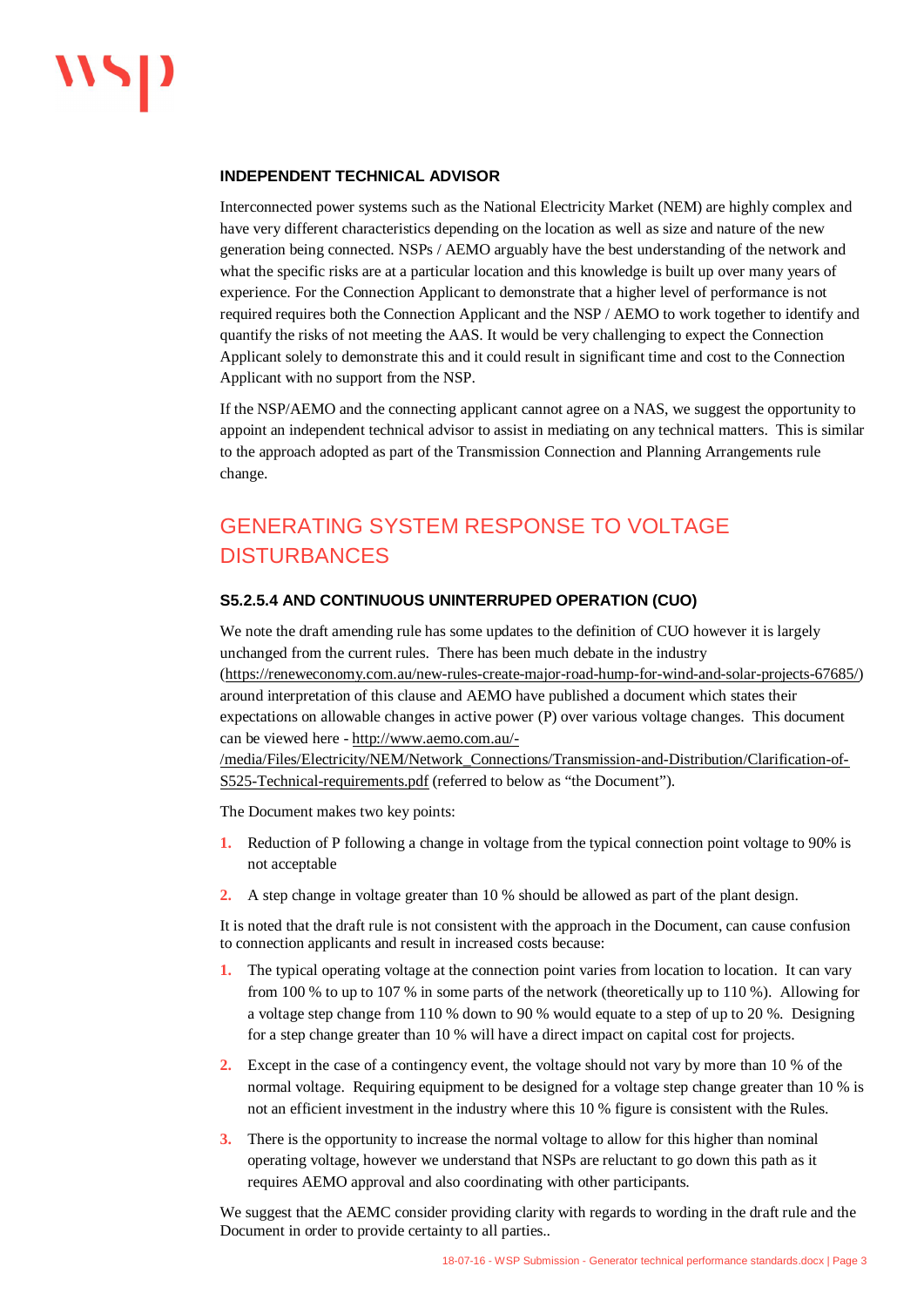#### **RIDING THROUGH VOLTAGES GREATER THAN 130 %**

In relation to the draft rule  $S5.2.5.4(a)(1)$  the requirement states:

*"over 130% of normal voltage for a period of at least 0.02 seconds after T(ov) "*

We note that the requirement for 'over 130% does not provide an upper limit. For example, is the expectation to withstand 140% for 0.02 sec, 180 % for 0.02 sec or more?

We suggest that the AEMC consider providing an absolute upper limit and duration. For example, 140% for 0.2 sec.

## GENERATING SYSTEM RESPONSE TO DISTURBANCES FOLLOWING CONTINGENCY EVENTS

#### **MULTIPLE FAULT RIDE THROUGH AND EXCLUDED EVENTS**

In the event of multiple faults where either of the following occur:

- Instability caused by the multiple faults
- Reduction in system strength due to disconnection of other generating units or parts of the network

We believe it would be reasonable to allow generating units to disconnect and hence propose the following additional clauses to the draft rule S5.2.5.5(b)(1A).

*"S5.2.5.5(1A)(x) cause the generating unit's active power, reactive power or voltage at the connection point to become unstable as assessed in accordance with the power system stability guidelines established under clause 4.3.4(h)."*

*"S5.2.5.5(1A)(xi) cause a material reduction in system strength by removing network elements or synchronous generating units from service affecting the stability of the generating system;"*

Similar additions are recommended for the MAS.

#### **RECORDING OF REACTIVE CURRENT CONTRIBUTION AMOUNT**

The draft rule states the following with regards to recording the reactive current response.

*Clause S5.2.5.5 (b)(1A)(5)*

*"For the purposes of subparagraphs (b)(2) and (b)(3), the performance standards must record the capacitive reactive current response and inductive reactive current response (where applicable) agreed with AEMO and the Network Service Provider."*

This may be interpreted as requiring a response waveform and understand that the intent is to capture the percentage contribution and hence propose the following change:

 *"For the purposes of subparagraphs (b)(2) and (b)(3), the performance standards must record the capacitive reactive current response and inductive reactive current response* contribution determined as per (b)(3)(i)(A) and (b)(3)(i)(B) respectively *(where applicable) agreed with AEMO and the Network Service Provider."*

#### **100 MW REDUCTION AND CAPABILITY UNDER THE MINIMUM ACCESS STANDARD**

The draft rule clause  $S5.2.5.5(c)(1)(ii)(A)$  states:

 18-07-16 - WSP Submission - Generator technical performance standards.docx | Page 4 *"AEMO and the Network Service Provider agree that the total reduction of generation in the power system due to that fault would not exceed 100 MW, or a greater limit based on what*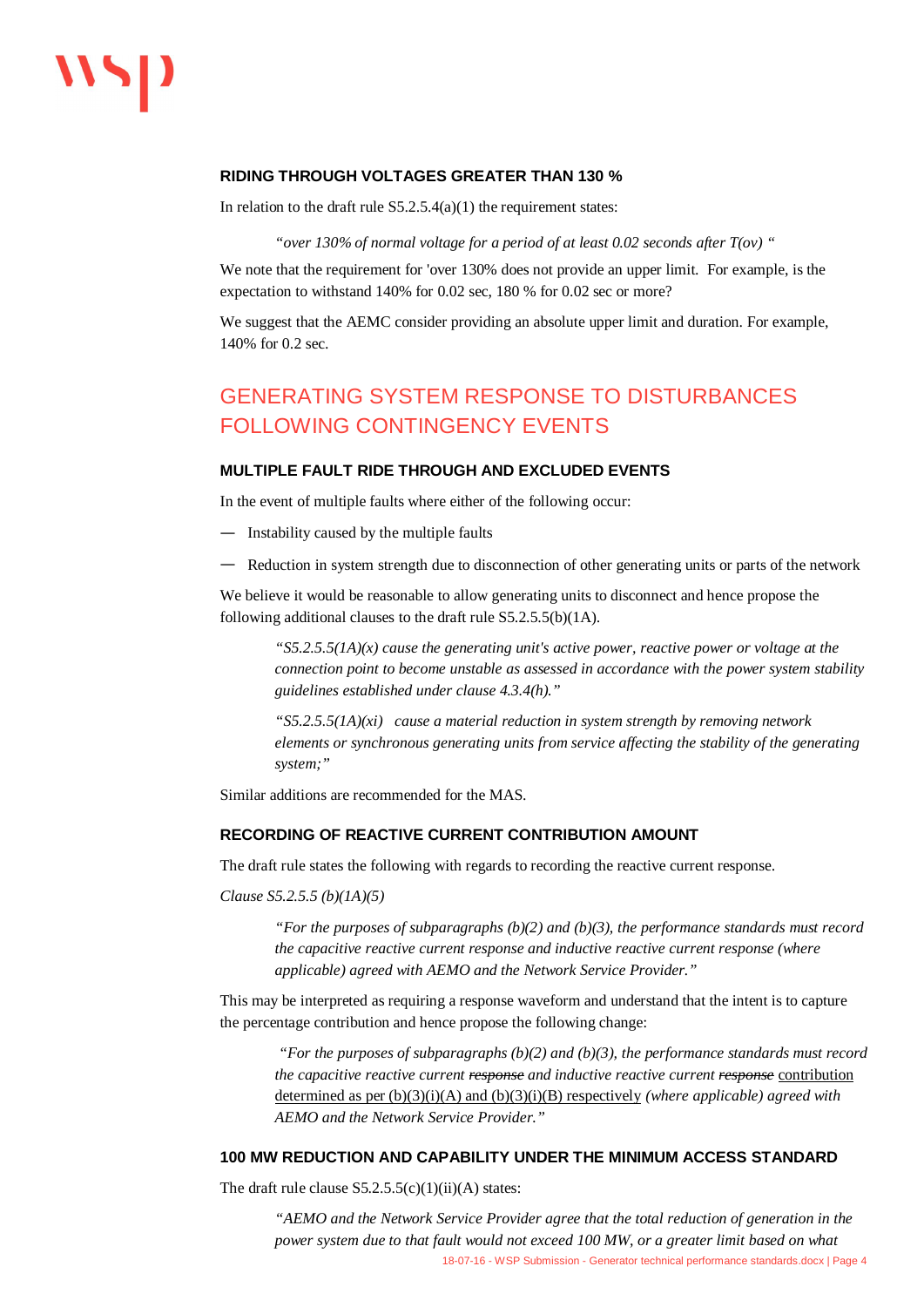# $\overline{\mathbf{v}}$

*AEMO and the Network Service Provider both consider to be reasonable in the circumstances; and"*

Where a greater limit than 100 MW is considered reasonable by the NSP and AEMO, the connection applicant would benefit in understanding the technical reasons as to why this greater limit is applied hence the following is proposed for this clause:

*"AEMO and the Network Service Provider agree that the total reduction of generation in the power system due to that fault would not exceed 100 MW, or a greater limit based on what AEMO and the Network Service Provider both consider to be reasonable in the circumstances (including providing detailed technical reasons as to why a greater limit is suitable); and"*

#### **GENERAL REQUIREMENTS AND SYNCHRONOUS GENERATOR CONTRIBUITON**

The draft rule clause S5.2.5.5(i) states:

*"For a generating system comprised solely of synchronous generating units, the reactive current contribution may be limited to 250% of the maximum continuous current of the generating system."*

Other sections of this clause S5.2.5.5 refer to the contribution at the generator terminals (eg  $S5.2.5.5(b)(3)(i)$ (A) hence clarification should be given for this clause as to where the contribution is measured.

A similar comment applies to clause S5.2.5.5(k)

### VOLTAGE AND REACTIVE POWER CONTROL

#### **REGULATING VOLTAGE TO THE NORMAL VOLTAGE (AAS AND MAS)**

Clause  $S5.2.5.13(b)(2B)(iii)$  states:

*"allows the voltage setpoint to be continuously controllable in the range of at least 95% to 105% of normal voltage at the connection point or agreed location on the power system, without reliance on a tap-changing transformer;"*

In the case of a small generator connected onto a strong part of the network where the operating voltage is higher than the normal voltage (for example 1.04 pu). The small generator would not have sufficient reactive power capability to regulate the voltage down to the normal voltage (usually 1pu).

We propose the following amendment to this clause such that the above concern is addressed:

*"allows the voltage setpoint to be continuously controllable in the range of at least 95% to 105% of normal agreed target voltage at the connection point or agreed location on the power system, without reliance on a tap-changing transformer, and subject to the reactive power capability established under S5.2.5.1;"*

A similar comment applies to the MAS under clause S5.2.5.13(d)(2B)(ii).

### ACTIVE POWER CONTROL

#### **AGC CAPABILITY FOR SYSTEMS LESS THAN 30 MW**

Under the MAS, clause S5.2.5.14(b)(3)(iii) requires:

*"receiving and automatically responding to signals delivered from the automatic generation control system, as updated at a rate of once every four seconds (or such other period specified by AEMO as required)."*